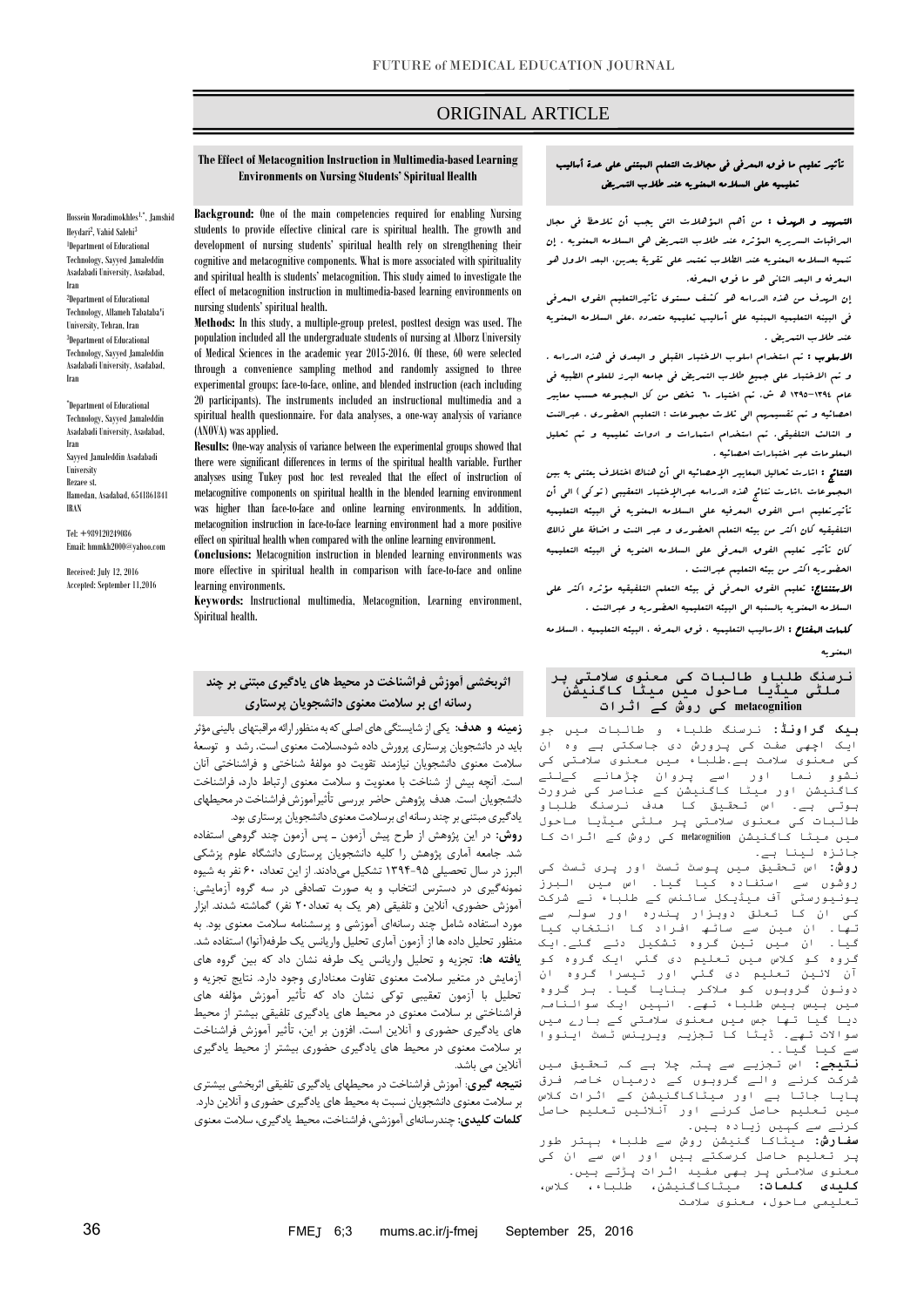## **INTRODUCTION**

The spiritual dimension has an important role in the health, well-being, and the quality of patients' life. Meeting the spiritual needs of patients in clinical care is an essential element. Therefore, nurses and Nursing students need to achieve this competence in order to provide suitable and effective clinical care [1]. Spirituality is a set of attributes and actions that create strong yet logical passion and appeal in man in order to advance his incredibly on the way toward the one and universal God of the world [2]. . Spirituality may be defined as "whatever or whoever gives ultimate meaning and purpose in one's life, that invites particular ways of being in the world in relation to others, oneself, and the universe". Themes associated with the concept of spirituality include meaning, purpose, hope, faith, existentialism, transcendence, a sense of peace, and connectedness among others. Spiritual health refers to having a sense of acceptance, positive emotions, ethics, and a sense of positive interaction with a superior and sacred governmental authority, others, and self that comes during a dynamic and coordinated cognitive, emotional, functional, and personal process [3] .

According to the American Association of Colleges of Nursing (AACN) and the Joint Commission on Accreditation of Health Care Organizations, one responsibility of nursing education is to prepare nurses for identifying spiritual distress and providing spiritual care [4]. Unfortunately, current research shows that many nurses in the workplace do not feel adequately prepared to provide spiritual care because of various reasons, including lack of adequate time to build rapport, the belief that spiritual care should be left to chaplains, insufficient education about providing spiritual care, and uncertainty about their personal spirituality  $[5, 6, \text{ and } 7]$ . Thus, one of the main components needing attention in nursing education programs is developing spiritual health among nursing students.

The growth and development of nurses and Nursing students' spiritual health rely on strengthening their cognitive and metacognitive components. What is more associated with spirituality and spiritual health is students' metacognition. Metacognition means thinking about thinking and is a process that occurs in the working memory [8]. The term metacognition is applied to our knowledge with respect to our cognitive processes and their optimal use to achieve the learning objectives [9, 10]. Generally, there are two types of metacognition. The first is the knowledge about cognition and the second is related to the knowledge about cognitive regulation and supervision<sup>[11]</sup>.Thinking processes should be brought to the awareness level. Students should be encouraged to reflect more and more. Paying attention only to the structures and integration of knowledge is not enough; rather, directing the individual's attention to the inner knowledge and facilitating this process is also as important. This type of learning is not only thinking, but it also includes thinking about thinking as a metacognitive process [9] .In addition to dealing with cognition as understanding, remembering, and thinking, spirituality has the greatest level of interaction with metacognition and is affected by it [3]. It should be noted that there is a difference \_\_\_\_\_\_\_\_\_\_\_\_

between metacognitive knowledge and metacognitive activities. The former is a cognitive process and is involved in reviewing and reflecting on people's common or new ideas. In contrast, a metacognitive activity occurs when students purposefully accommodate and manage their way of thinking while solving problems and thinking [12]. Moreover, there are cognitive strategies referring to different ways of learning. Metacognitive strategies are, nevertheless, measures to monitor, control, and guide the cognitive strategies. Monitoring and evaluation indicate that learners have a deliberate supervision of their progress. Among these strategies are monitoring attention during reading a text, asking oneself questions while studying, and checking the time and pace of the study [9]. The regulation provides flexibility in learners' behavior and helps them, whenever necessary, to change their learning strategies. Regulatory strategies coordinate with monitoring and evaluation strategies [13]. Reynolds and Wade pointed to three important components of metacognition including self-monitoring, self-assertion, and self-regulation. They argued that cognitive regulation itself includes planning, monitoring, and evaluation [8]. Baker and Brown also identified two components for metacognition: knowledge (awareness) and controlling (regulation). The former refers to the awareness of the skills, strategies and cognitive resources for the effective performance in the task in hand and the second is related to the ability to use mechanisms to ensure the successful completion of the task [14]. However, the issue is how to develop students' metacognition, thus paving the way for their spiritual growth and development? In other words, which learning environments are suitable for developing Nursing students' spiritual health? In this regard, the present study aimed to investigate the effect of metacognition instruction in different multimedia-based learning environments on nursing students' spiritual health. In terms of the effect of metacognitive instruction, little research has been done in different learning environments. The following is an account of some of the related research conducted in this area.

In a longitudinal study on 619 nursing clinics, Chiang, Lee, Chu, Han, and Hsiao concluded that nurses' spiritual health had a positive effect on their professional commitment to health care [15]. Mohri Adaryani, Jalili, and Roshani, [5] Mohamadamini, [6] and Bassue [7] reported in their studies that metacognitive strategies had a significant positive correlation with spiritual health. Investigating the status of Nursing students' spiritual health and the factors involved in spiritual health, Hsiao, Chiang, and Chien, came to the conclusion that Nursing instructors should be made aware of the factors contributing to students' spiritual health, promote spiritual programs among them, and provide psychological care [3]. Hamjaha, Ismail, Sham, Mohd, Rasita, and Ismail investigated the effect of spiritual approaches to managing work stress among 38 institutions of Islamic Studies in Malaysia. The researchers found that experiencing stress could lead to heavy work load, resulting in physical and emotional exhaustion, which is, in turn, exacerbated when receiving any new obligations and responsibilities. They also argued that adopting spiritual approaches could ring about relief and comfort for the people working in these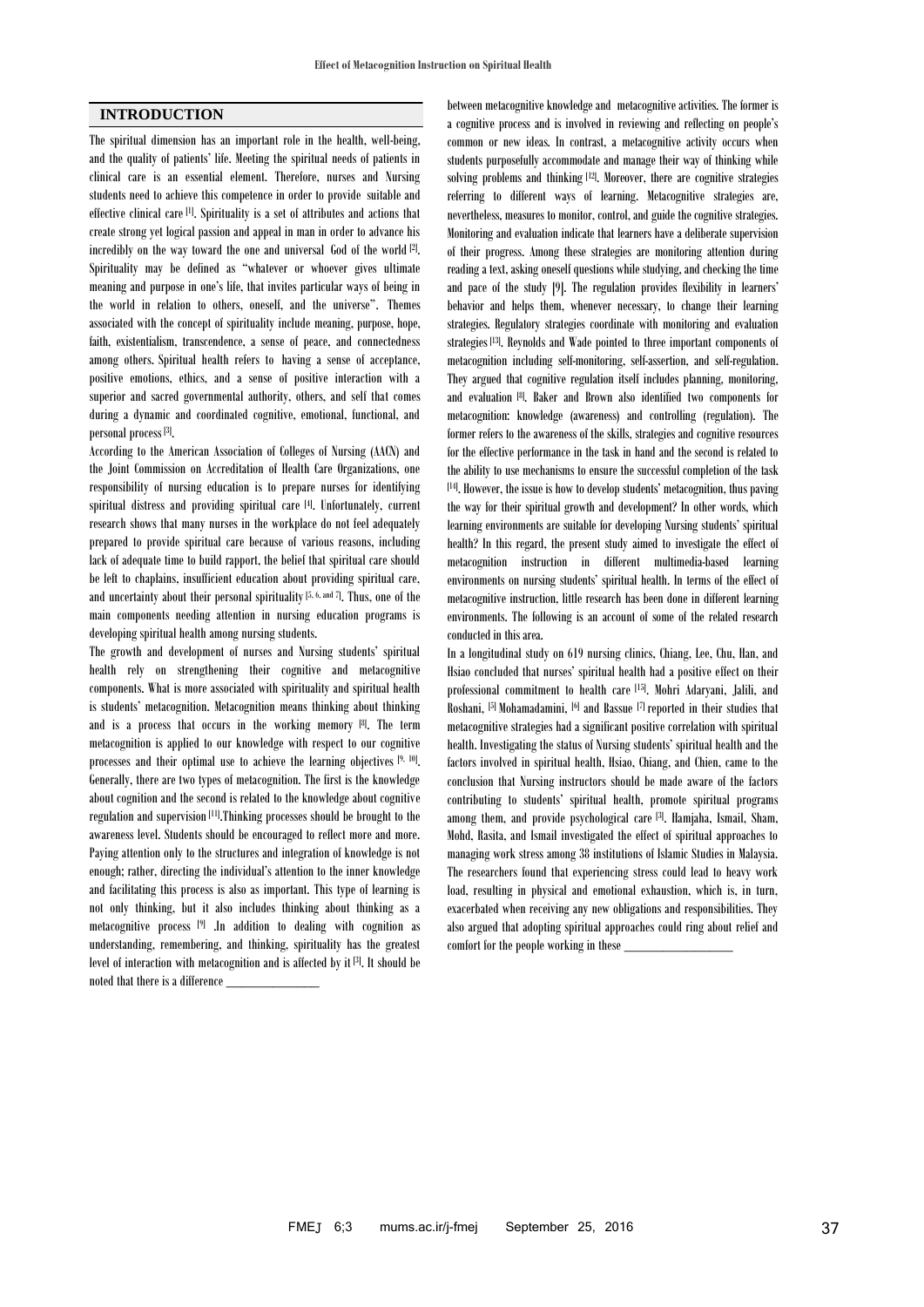institutions [16]. The results of another study conducted in Brazil revealed that spirituality had a strong relationship with mental health [17]. However, lack of descriptions of moral behavior, created by religious institutions, was evident in the related studies. Spiritual care is very effective in reducing depression in patients. Nevertheless, religious institutions should strive for a proper description of spirituality, provide the context for training and testing the patients, and integrate traditional care with spiritual care. Nurses have also identified the importance of spiritual care to facilitate healing and produce positive results. Griffin and Yancey, who used two surgical techniques, life transition and uncertainty during a surgical experience, to improve the patients' spiritual health, have achieved satisfactory results [18]. Momeni, Rezaie, Karimian, and Ebrahimi found that breast cancer patients with higher levels of spiritual health exhibited lower levels of depression<sup>[19]</sup>. Personal spiritual health can also play an effective role in improving nurses' attitudes toward mental care and professional dedication and improve their caring ability [15]. Cancer patients are often affected by various aspects of psychological stress during chemotherapy. Metacognitive components have a key role in reducing stress and anxiety in cancer patients during chemotherapy; this is more common among women. Despite the negative attitudes in this case, controlling thoughts as a component of metacognition could have an effective role in reducing anxiety and depression during chemotherapy [20]. Spiritual health, adjustment, and social order could also significantly predict the quality of personal life<sup>[21]</sup>.

Based on the findings of the research studies reviewed, it can be argued that spiritual health is one of the important components in clinical care, and those like nurses, who deal with patients and are effective in their healing must have a high degree of spiritual health to be able to play their role in patients' spiritual care. This calls for the development of metacognitive knowledge and fostering its components such as selfevaluation, self-control, self-monitoring, and planning through instruction in suitable learning environments. Thus, the purpose of the current study, set into a multimedia-based learning environment, was to explore the effectiveness of metacognition instruction in changing the level of spiritual health among nursing students.

### **METHODS**

The present study was a quasi-experimental in nature and a multiple-group pretest, posttest in design. The population included all the undergraduate students of nursing at … University of Medical Sciences in the academic year 2015-2016. Of these, 60 were selected through a convenience sampling method and randomly assigned to three experimental groups: face-to-face, online, and blended instruction (each including 20 participants).

Two instruments were employed in the study: instructional multimedia and spiritual health questionnaire. The instructional multimedia content covered metacognition components of planning, self-monitoring, selfexpression, self-regulation, and self-evaluation. In terms of content validity, the instructional multimedia were checked by instructional technology experts and instructional designers.

To this end, the experts were asked to rate the instructional multimedia with respect to such criteria as the delivery of content and the instructional design. Besides, the experts were also encouraged to openly provide their critical feedback; accordingly, necessary modifications were made to the instructional multimedia. To further ensure the appropriation of the instructional multimedia in relation to the final pool of the participants, it was piloted among five nursing students who did not take part in the main study but were from the same population as that of the final sample. The students were asked to interact with the instructional multimedia and make comments in case the content was unclear, difficult, and/or incomplete. Consequently, the problems voiced by the students were addressed, and measures were taken to revise the instructional multimedia so that the end result was ready for the main study.

For assessing students' spiritual health, Paloutzian and Ellison's spiritual health questionnaire, developed in 1982, was used [22]. The questionnaire comprised 20 items in two subscales: existential well-being and religious well-being (each including 10 items). Each subscale ranged in score from 10 to 60, with higher scores indicating higher existential and religious well-beings, respectively. The sum of the total scores related to the two subscales, ranging from 20 to 120, indicated the overall spiritual health. All the items were on a 6-point Likert-type scale ranging from 1 (*strongly agree*) to 6 (*strongly disagree*). In negative statements, the scoring was reversed. Based on the scores obtained, each individual spiritual health was categorized as either *low* (20-40), *moderate* (41-99), or *high* (100-120). The reliability indexes for the subscales related to religious and existential wellbeings were shown to be as high as 0.89 and 0.81, respectively, in the previous research  $[23]$ . In the present study, the reliability index of the scale was estimated to be 0.82 using Cronbach's alpha and 0.81 using the split-half method.

Initially, 60 students were randomly assigned to three groups of 20 participants. Before the treatment sessions, the participants responded to the spiritual health questionnaire. Then, the groups were exposed to multimedia-based metacognition instruction for eight 30-minute sessions. The first group received their multimedia instruction in a face-to-face class. The second group received multimedia content through online access to a learning management system (LMS). And finally, the third group observed instructional content in a blended form (face-to-face and online). Multimedia content included spiritual health concepts such as praying to God, the source and resurrection, supervision of God, friendship with God, and the meaning of life, which were combined with metacognitive components such as planning, self-monitoring, self-expression, selfregulation, and self-evaluation. After the training sessions, the spiritual health questionnaire was administered again.

### **RESULTS**

The results of the metacognition instruction in three learning environments were analyzed using descriptive and inferential statistics. Table 1 shows the descriptive statistics on groups with respect to spiritual health before and after implementing metacognition instruction.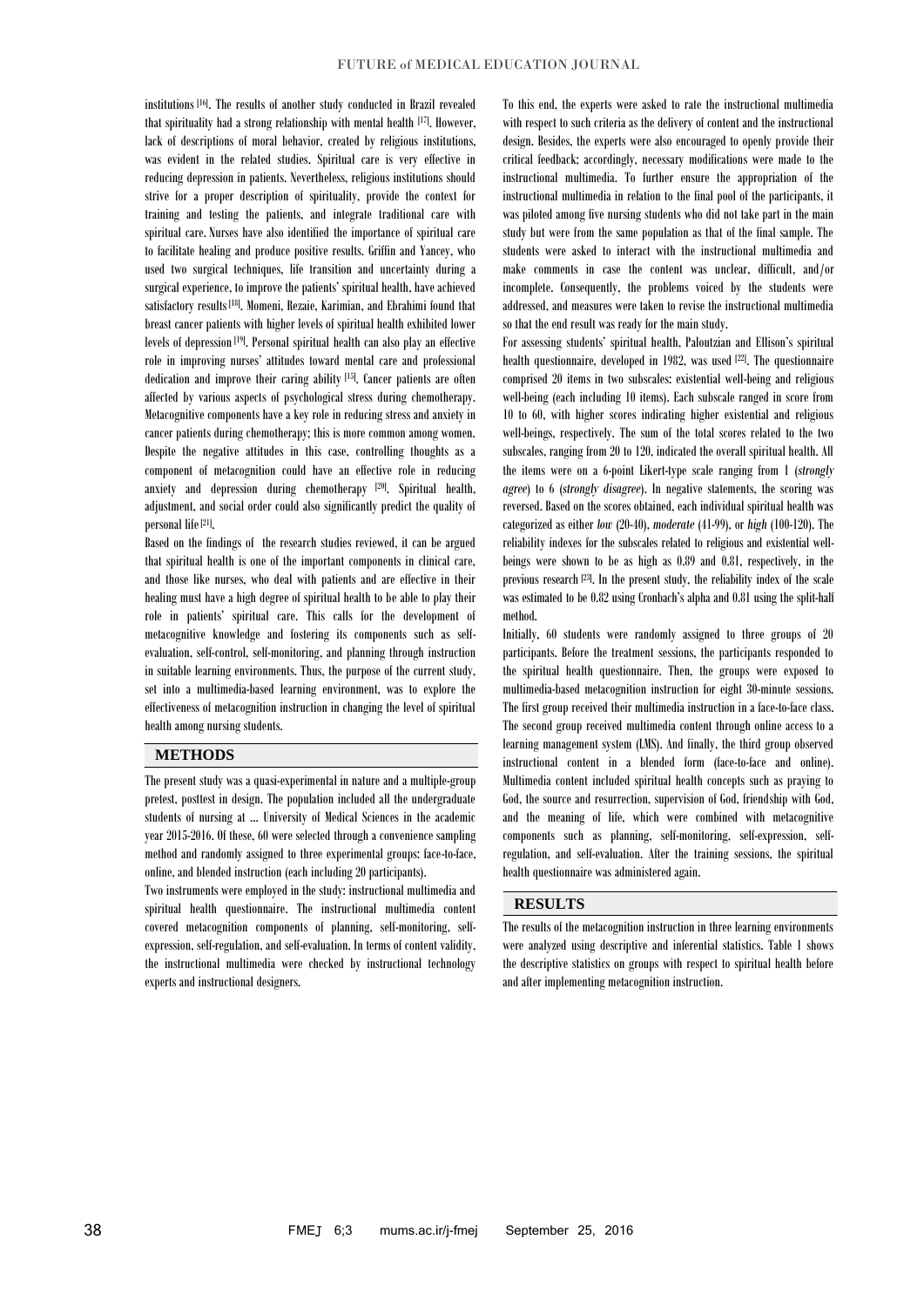**Table 1. Descriptive Statistics of Spiritual Health Variable before and After Implementing Metacognition Instruction**  $(N = 60)$ 

| $\sim$ $\sim$ $\prime$             |                            |           |                         |           |                   |           |  |
|------------------------------------|----------------------------|-----------|-------------------------|-----------|-------------------|-----------|--|
|                                    | <b>Experimental groups</b> |           |                         |           |                   |           |  |
| <b>Measure of Spiritual Health</b> | <b>Blended</b> $(n = 20)$  |           | Face-to-face $(n = 20)$ |           | Online $(n = 20)$ |           |  |
|                                    | М                          | <b>SD</b> | M                       | <b>SD</b> | М                 | <b>SD</b> |  |
|                                    |                            |           |                         |           |                   |           |  |
| Pretest                            | 50.35                      | 4.56      | 52.80                   | 4.08      | 53.15             | 3.58      |  |
| Posttest                           | 80.20                      | 4.73      | 72.80                   | 4.08      | 63.15             | 3.58      |  |

| Table 2. ANOVA for the Spiritual Health Variable After the Implementation of Metacognition Instruction |                |                |                     |       |          |  |  |
|--------------------------------------------------------------------------------------------------------|----------------|----------------|---------------------|-------|----------|--|--|
| <b>Source</b>                                                                                          | Sum of squares | df             | <b>Mean squares</b> | F     | р        |  |  |
| Between-subjects                                                                                       | 2923.90        | $\mathfrak{D}$ | 1461.95             | 84.43 | $0.000*$ |  |  |
| Within-subjects                                                                                        | 986.95         | 57             | 17.32               |       |          |  |  |
| Total                                                                                                  | 3910.85        | 59             |                     |       |          |  |  |
| p < 0.0001                                                                                             |                |                |                     |       |          |  |  |

As evident in the table, pretest scores of groups trained in blended, online, and face-to-face learning environments were not significantly different, *F* (2,  $57 = 0.14$ ,  $p = .728$ ; however, in terms of posttest scores, the blended group ( $M = 80.20$ ,  $SD = 4.73$ ) outperformed both face-to-face ( $M = 72.80$ ).  $SD = 4.08$  and online groups ( $M = 63.15$ ,  $SD = 3.58$ ).

Table 2 displays the results of the analyses of data obtained after the implementation of metacognition instruction using a one-way analysis of variance (ANOVA). Before conducting the ANOVA, however, the index of Levene's test for the assumption of the homogeneity of variance was estimated to be non-significant,  $F(2, 57) = 1.29$ ,  $p = 0.286$ , indicating that the variances for the groups were similar.

As can be viewed in the table, there were significant differences between the groups after implementing metacognition instruction,  $F(2, 57) = 84.43$ ,  $p = .000$ , indicating that the instruction of metacognitive components could have a positive effect on spiritual health of different groups. To further identify the significant differences, Tukey post hoc test was conducted (see Table 3).

As seen in the table, there were significant differences between different groups in terms of spiritual health at  $p = .000$ . Specifically, the effect of metacognition instruction on spiritual health was greater for a blended learning environment when compared with face-to-face and online learning environments (with the mean differences of 7.40 and 17.05, respectively).

 $\overline{\phantom{a}}$  . The contract of  $\overline{\phantom{a}}$ 

In addition, the effectiveness of metacognition instruction in spiritual health was more pronounced for face-to-face learning environment than for online learning environments (with the mean difference of 9.65).

## **DISCUSSION**

\_\_\_\_\_\_\_\_\_\_\_\_

There is a professional requirement for nurses to achieve competence in the delivery of spiritual care and to assess and meet their patients' spiritual needs. One of the main ways to develop Nursing students' spiritual health is through metacognition instruction that could positively affect their overall well-being and spiritual health. This study aimed to investigate the effect of metacognition instruction in multimedia-based learning environments on nursing students' spiritual health. A sample of Nursing students were randomly assigned to three learning environments (viz., face-to-face, online and blended). Before the treatment sessions, the participants responded to a spiritual health questionnaire. Then, the groups were exposed to multimedia-based metacognition instruction for eight sessions. After the training sessions, the spiritual health questionnaire was administered again.

The results showed that the effect of metacognition instruction on spiritual health in the blended learning environment was higher than that in face-toface and online learning environments. In addition, metacognition

| Table 3. Results of Tukey Post Hoc Test for Significant Differences Between Groups |                        |      |                |           |  |  |  |
|------------------------------------------------------------------------------------|------------------------|------|----------------|-----------|--|--|--|
| <b>Group Comparison</b>                                                            | <b>Mean difference</b> | SЕ   | 95% CI         | р         |  |  |  |
| Blended vs. Face-to-face                                                           | 7.40                   | 1.32 | [4.23, 10.56]  | $0.000^*$ |  |  |  |
| Blended vs. Online                                                                 | 17.05                  | 1.32 | [13.88, 20.21] | $0.000*$  |  |  |  |
| Face-to-face vs. Online                                                            | 9.65                   | 1.32 | [6.48, 12.81]  | $0.000^*$ |  |  |  |
| Note. $CI =$ confidence interval.<br>$p < .0001$ .                                 |                        |      |                |           |  |  |  |